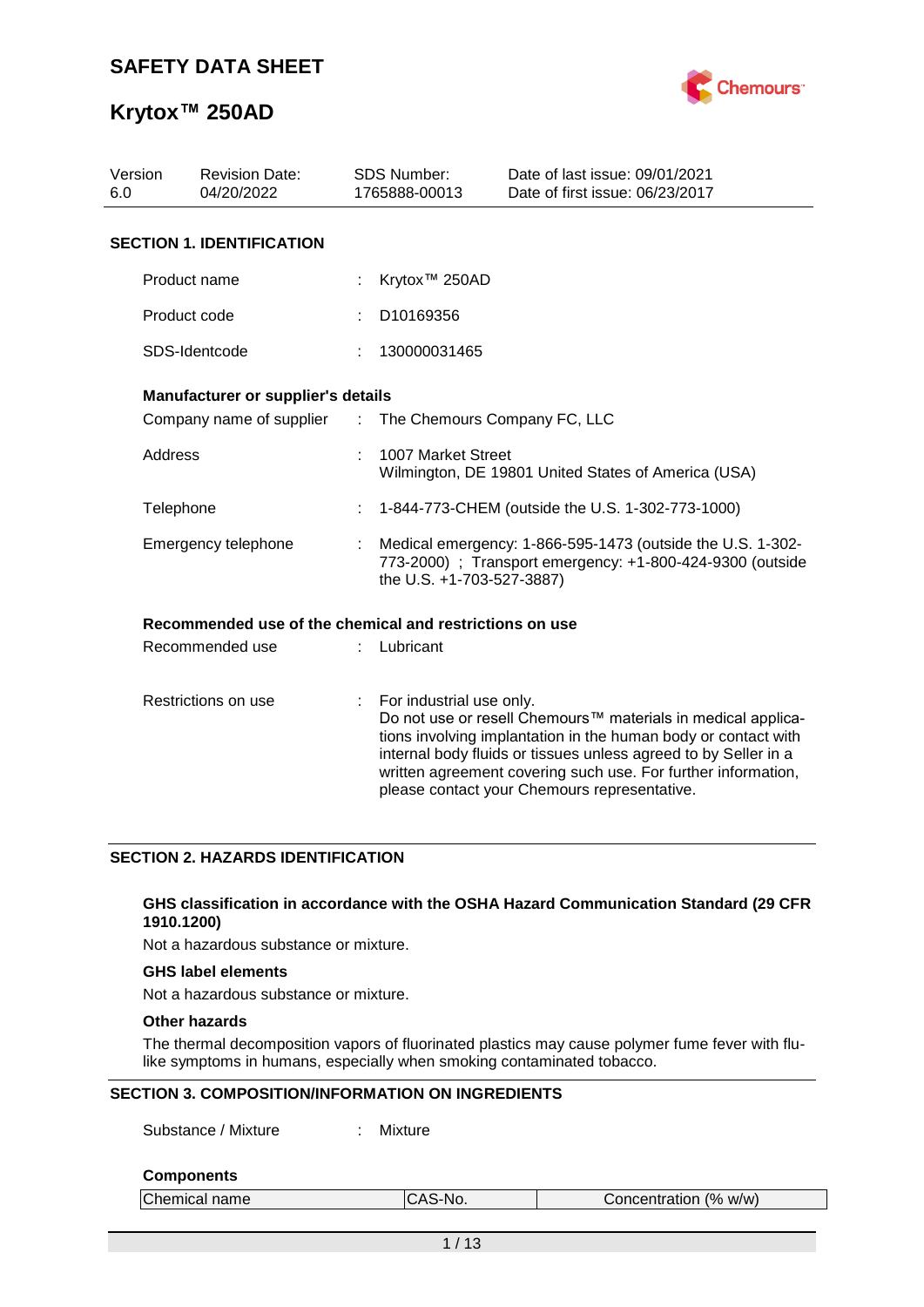

# **Krytox™ 250AD**

| Version<br>6.0 | <b>Revision Date:</b><br>04/20/2022                    | <b>SDS Number:</b><br>1765888-00013                                                                                                                  |  | Date of last issue: 09/01/2021<br>Date of first issue: 06/23/2017                                                                                                                                      |  |  |
|----------------|--------------------------------------------------------|------------------------------------------------------------------------------------------------------------------------------------------------------|--|--------------------------------------------------------------------------------------------------------------------------------------------------------------------------------------------------------|--|--|
| Additive       | Actual concentration is withheld as a trade secret     | <b>Trade secret</b>                                                                                                                                  |  | $>= 1 - 5$                                                                                                                                                                                             |  |  |
|                | <b>SECTION 4. FIRST AID MEASURES</b>                   |                                                                                                                                                      |  |                                                                                                                                                                                                        |  |  |
| If inhaled     |                                                        | If inhaled, remove to fresh air.                                                                                                                     |  | Get medical attention if symptoms occur.                                                                                                                                                               |  |  |
|                | In case of skin contact                                |                                                                                                                                                      |  | Wash with water and soap as a precaution.<br>Get medical attention if symptoms occur.                                                                                                                  |  |  |
|                | In case of eye contact                                 | : Flush eyes with water as a precaution.<br>Get medical attention if irritation develops and persists.                                               |  |                                                                                                                                                                                                        |  |  |
|                | If swallowed                                           | Rinse mouth thoroughly with water.                                                                                                                   |  | If swallowed, DO NOT induce vomiting.<br>Get medical attention if symptoms occur.                                                                                                                      |  |  |
| delayed        | Most important symptoms<br>and effects, both acute and | Irritation<br>Lung edema<br><b>Blurred vision</b><br><b>Discomfort</b><br>Lachrymation<br>Irritation<br>Redness<br>Irritation<br>Shortness of breath |  | Inhalation may provoke the following symptoms:<br>Eye contact may provoke the following symptoms<br>Skin contact may provoke the following symptoms:<br>Inhalation may provoke the following symptoms: |  |  |
|                | Protection of first-aiders                             |                                                                                                                                                      |  | No special precautions are necessary for first aid responders.                                                                                                                                         |  |  |
|                | Notes to physician                                     |                                                                                                                                                      |  | Treat symptomatically and supportively.                                                                                                                                                                |  |  |

## **SECTION 5. FIRE-FIGHTING MEASURES**

| Suitable extinguishing media :           |   | Not applicable<br>Will not burn                                                                                                |
|------------------------------------------|---|--------------------------------------------------------------------------------------------------------------------------------|
| Unsuitable extinguishing<br>media        |   | Not applicable<br>Will not burn                                                                                                |
| Specific hazards during fire<br>fighting |   | Exposure to combustion products may be a hazard to health.                                                                     |
| Hazardous combustion prod-<br>lucts      | ÷ | Hydrogen fluoride<br>carbonyl fluoride<br>potentially toxic fluorinated compounds<br>aerosolized particulates<br>Carbon oxides |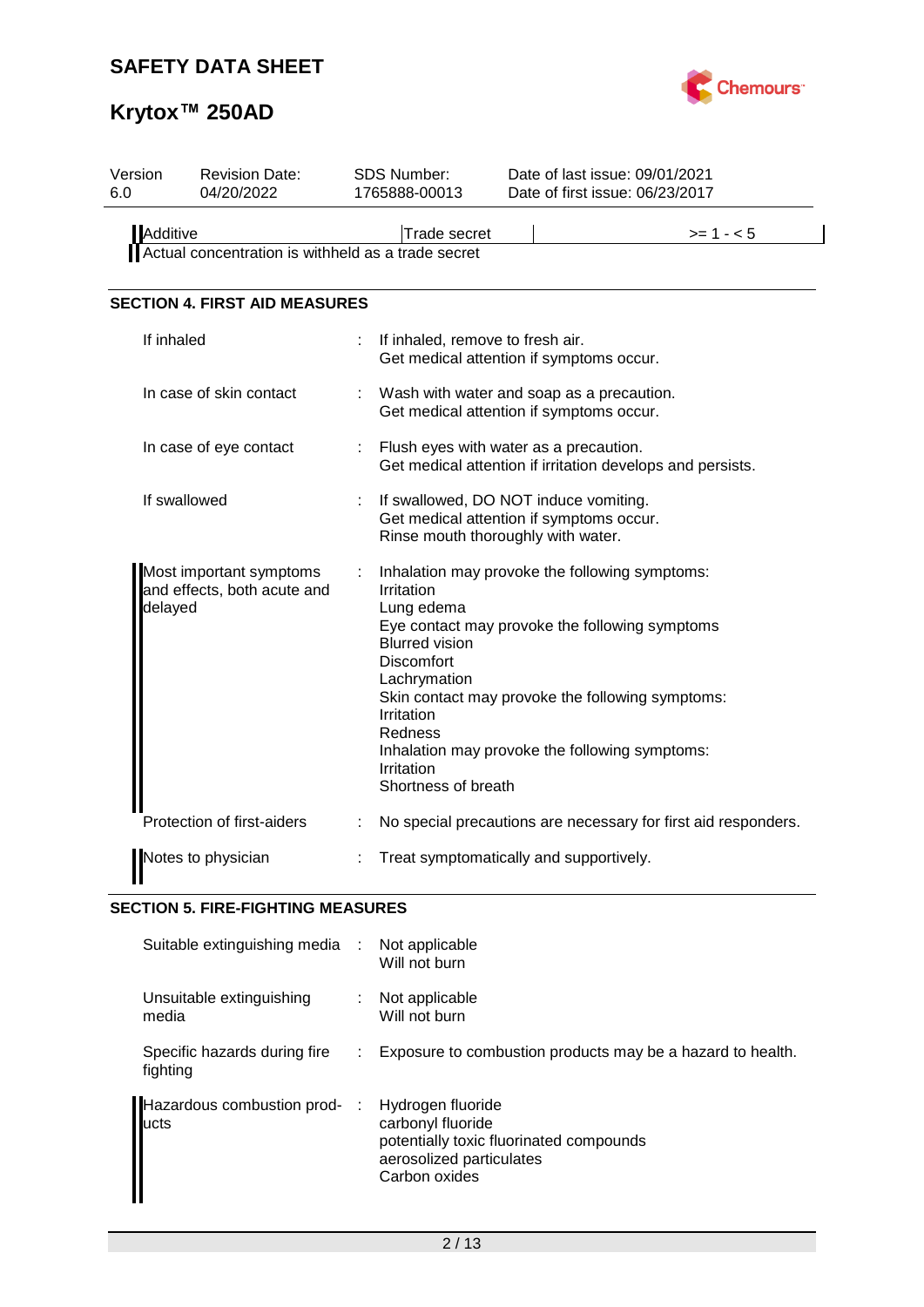

# **Krytox™ 250AD**

| Version<br>6.0 | <b>Revision Date:</b><br>04/20/2022                 | <b>SDS Number:</b><br>1765888-00013              | Date of last issue: 09/01/2021<br>Date of first issue: 06/23/2017                                                                                                                                                              |
|----------------|-----------------------------------------------------|--------------------------------------------------|--------------------------------------------------------------------------------------------------------------------------------------------------------------------------------------------------------------------------------|
| ods.           | Specific extinguishing meth-                        | SO.<br>Evacuate area.                            | Use extinguishing measures that are appropriate to local cir-<br>cumstances and the surrounding environment.<br>Use water spray to cool unopened containers.<br>Remove undamaged containers from fire area if it is safe to do |
|                | Special protective equipment :<br>for fire-fighters | necessary.<br>Use personal protective equipment. | Wear self-contained breathing apparatus for firefighting if                                                                                                                                                                    |

### **SECTION 6. ACCIDENTAL RELEASE MEASURES**

| Personal precautions, protec-:<br>tive equipment and emer-<br>gency procedures | Follow safe handling advice (see section 7) and personal pro-<br>tective equipment recommendations (see section 8).                                                                                                                                                                                                                                                                                                                                                                                                                                                                                                                                                    |
|--------------------------------------------------------------------------------|------------------------------------------------------------------------------------------------------------------------------------------------------------------------------------------------------------------------------------------------------------------------------------------------------------------------------------------------------------------------------------------------------------------------------------------------------------------------------------------------------------------------------------------------------------------------------------------------------------------------------------------------------------------------|
| Environmental precautions                                                      | $\therefore$ Avoid release to the environment.<br>Prevent further leakage or spillage if safe to do so.<br>Retain and dispose of contaminated wash water.<br>Local authorities should be advised if significant spillages<br>cannot be contained.                                                                                                                                                                                                                                                                                                                                                                                                                      |
| Methods and materials for<br>containment and cleaning up                       | Soak up with inert absorbent material.<br>For large spills, provide diking or other appropriate contain-<br>ment to keep material from spreading. If diked material can be<br>pumped, store recovered material in appropriate container.<br>Clean up remaining materials from spill with suitable absor-<br>bent.<br>Local or national regulations may apply to releases and dispo-<br>sal of this material, as well as those materials and items em-<br>ployed in the cleanup of releases. You will need to determine<br>which regulations are applicable.<br>Sections 13 and 15 of this SDS provide information regarding<br>certain local or national requirements. |

#### **SECTION 7. HANDLING AND STORAGE**

| Technical measures          | : See Engineering measures under EXPOSURE<br>CONTROLS/PERSONAL PROTECTION section.                                                       |
|-----------------------------|------------------------------------------------------------------------------------------------------------------------------------------|
| Local/Total ventilation     | : Use only with adequate ventilation.                                                                                                    |
| Advice on safe handling     | Do not breathe decomposition products.                                                                                                   |
|                             | Handle in accordance with good industrial hygiene and safety<br>practice, based on the results of the workplace exposure as-<br>sessment |
|                             | Take care to prevent spills, waste and minimize release to the<br>environment.                                                           |
| Conditions for safe storage | : Keep in properly labeled containers.<br>Store in accordance with the particular national regulations.                                  |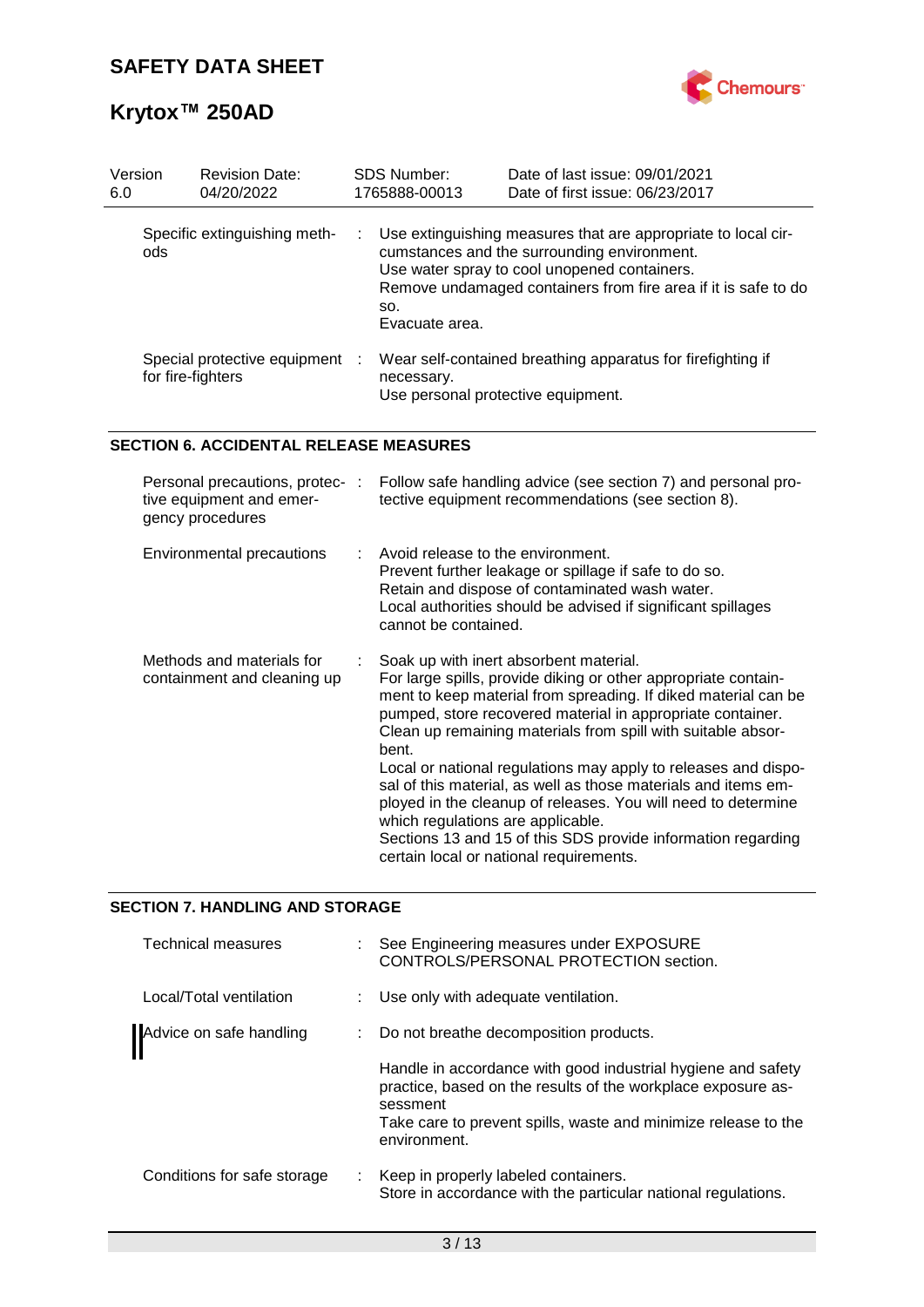

| Version<br>6.0 | <b>Revision Date:</b><br>04/20/2022 | <b>SDS Number:</b><br>1765888-00013 | Date of last issue: 09/01/2021<br>Date of first issue: 06/23/2017 |
|----------------|-------------------------------------|-------------------------------------|-------------------------------------------------------------------|
|                | Materials to avoid                  |                                     | : No special restrictions on storage with other products.         |
| age stability  | Further information on stor-        |                                     | : No decomposition if stored and applied as directed.             |

## **SECTION 8. EXPOSURE CONTROLS/PERSONAL PROTECTION**

### **Ingredients with workplace control parameters**

| Components | CAS-No.      | Value type<br>(Form of<br>exposure)                | Control parame-<br>ters / Permissible<br>concentration | <b>Basis</b> |
|------------|--------------|----------------------------------------------------|--------------------------------------------------------|--------------|
| Additive   | Trade secret | TWA (Inhal-<br>able particu-<br>late matter)       | $10 \text{ mg/m}^3$<br>(Molybdenum)                    | <b>ACGIH</b> |
|            |              | TWA (Res-<br>pirable par-<br>ticulate mat-<br>ter) | $3$ mg/m <sup>3</sup><br>(Molybdenum)                  | <b>ACGIH</b> |

## **Occupational exposure limits of decomposition products**

| Components          | CAS-No.   | Value type<br>(Form of<br>exposure) | Control parame-<br>ters / Permissible<br>concentration | <b>Basis</b>     |
|---------------------|-----------|-------------------------------------|--------------------------------------------------------|------------------|
| Hydrofluoric acid   | 7664-39-3 | <b>TWA</b>                          | $0.5$ ppm<br>(Fluorine)                                | <b>ACGIH</b>     |
|                     |           | $\mathsf{C}$                        | 2 ppm<br>(Fluorine)                                    | <b>ACGIH</b>     |
|                     |           | $\mathsf{C}$                        | 6 ppm<br>$5 \text{ mg/m}^3$                            | <b>NIOSH REL</b> |
|                     |           | <b>TWA</b>                          | 3 ppm<br>$2.5 \text{ mg/m}^3$                          | <b>NIOSH REL</b> |
|                     |           | <b>TWA</b>                          | 3 ppm                                                  | OSHA Z-2         |
| Carbonyl difluoride | 353-50-4  | <b>TWA</b>                          | 2 ppm                                                  | <b>ACGIH</b>     |
|                     |           | <b>STEL</b>                         | 5 ppm                                                  | <b>ACGIH</b>     |
|                     |           | <b>TWA</b>                          | 2 ppm<br>$5 \text{ mg/m}^3$                            | <b>NIOSH REL</b> |
|                     |           | <b>ST</b>                           | 5 ppm<br>$15 \text{ mg/m}^3$                           | <b>NIOSH REL</b> |
| Carbon dioxide      | 124-38-9  | <b>TWA</b>                          | 5,000 ppm                                              | <b>ACGIH</b>     |
|                     |           | <b>STEL</b>                         | 30,000 ppm                                             | <b>ACGIH</b>     |
|                     |           | <b>TWA</b>                          | 5,000 ppm<br>$9,000$ mg/m <sup>3</sup>                 | <b>NIOSH REL</b> |
|                     |           | <b>ST</b>                           | 30,000 ppm<br>54,000 mg/m <sup>3</sup>                 | <b>NIOSH REL</b> |
|                     |           | <b>TWA</b>                          | 5,000 ppm<br>9,000 mg/m <sup>3</sup>                   | OSHA Z-1         |
| Carbon monoxide     | 630-08-0  | <b>TWA</b>                          | 25 ppm                                                 | <b>ACGIH</b>     |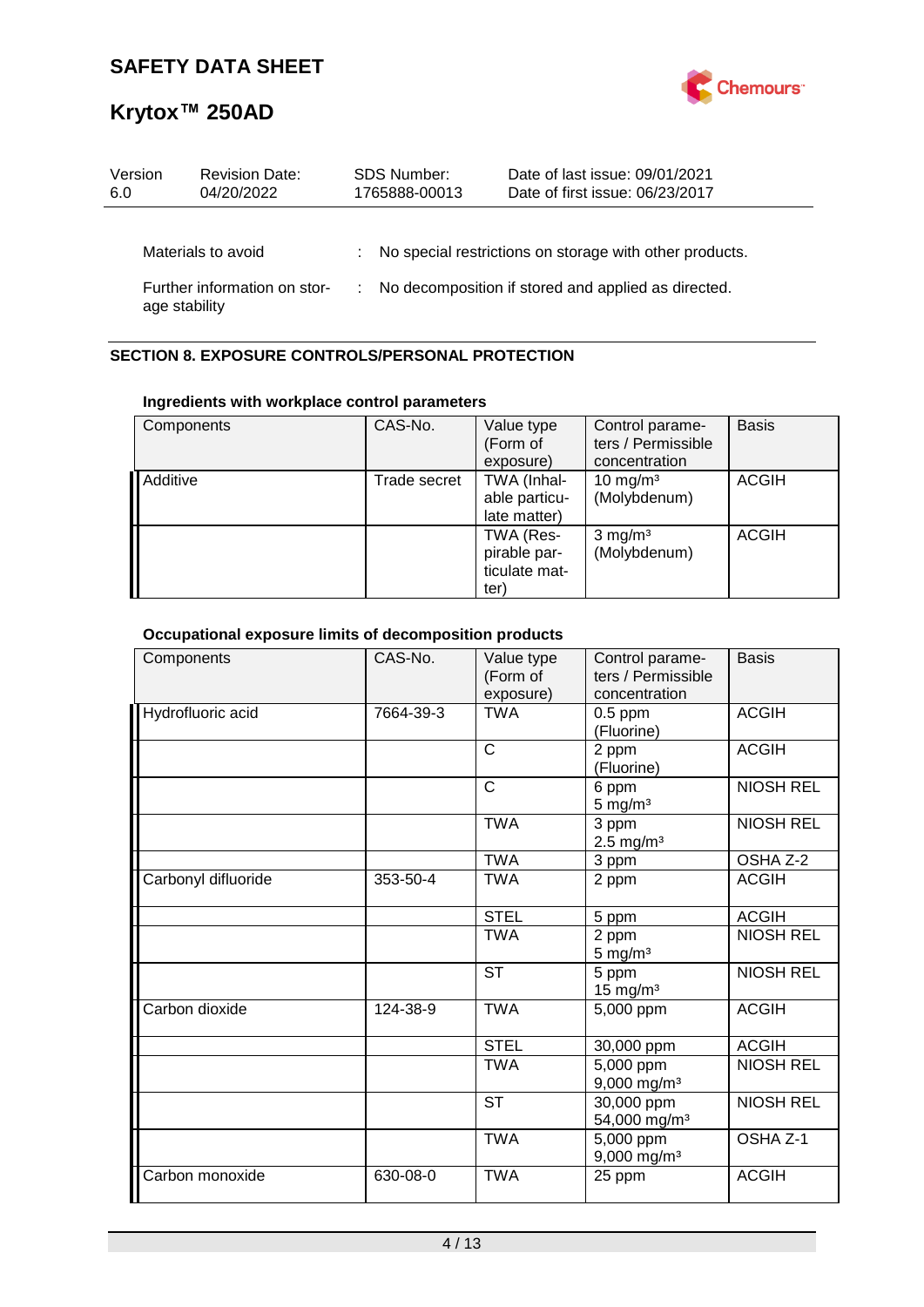

| Version<br>6.0 | <b>Revision Date:</b><br>04/20/2022                | <b>SDS Number:</b><br>1765888-00013                                                                                                                                                                                              | Date of last issue: 09/01/2021<br>Date of first issue: 06/23/2017 |                                                                                                                                                                                                                                                                                                                                                                                                                                                                                                                                                                                                                                                                                           |                  |
|----------------|----------------------------------------------------|----------------------------------------------------------------------------------------------------------------------------------------------------------------------------------------------------------------------------------|-------------------------------------------------------------------|-------------------------------------------------------------------------------------------------------------------------------------------------------------------------------------------------------------------------------------------------------------------------------------------------------------------------------------------------------------------------------------------------------------------------------------------------------------------------------------------------------------------------------------------------------------------------------------------------------------------------------------------------------------------------------------------|------------------|
|                |                                                    |                                                                                                                                                                                                                                  | <b>TWA</b>                                                        | 35 ppm<br>$40$ mg/m <sup>3</sup>                                                                                                                                                                                                                                                                                                                                                                                                                                                                                                                                                                                                                                                          | <b>NIOSH REL</b> |
|                |                                                    |                                                                                                                                                                                                                                  | $\mathsf{C}$                                                      | 200 ppm<br>229 mg/m $3$                                                                                                                                                                                                                                                                                                                                                                                                                                                                                                                                                                                                                                                                   | <b>NIOSH REL</b> |
|                |                                                    |                                                                                                                                                                                                                                  | <b>TWA</b>                                                        | 50 ppm<br>55 mg/ $m3$                                                                                                                                                                                                                                                                                                                                                                                                                                                                                                                                                                                                                                                                     | OSHA Z-1         |
|                | <b>Engineering measures</b>                        | Processing may form hazardous compounds (see section<br>$10$ ).<br>Ensure adequate ventilation, especially in confined areas.<br>Minimize workplace exposure concentrations.                                                     |                                                                   |                                                                                                                                                                                                                                                                                                                                                                                                                                                                                                                                                                                                                                                                                           |                  |
|                | Personal protective equipment                      |                                                                                                                                                                                                                                  |                                                                   |                                                                                                                                                                                                                                                                                                                                                                                                                                                                                                                                                                                                                                                                                           |                  |
|                | Respiratory protection                             | protection.                                                                                                                                                                                                                      |                                                                   | General and local exhaust ventilation is recommended to<br>maintain vapor exposures below recommended limits. Where<br>concentrations are above recommended limits or are<br>unknown, appropriate respiratory protection should be worn.<br>Follow OSHA respirator regulations (29 CFR 1910.134) and<br>use NIOSH/MSHA approved respirators. Protection provided<br>by air purifying respirators against exposure to any hazar-<br>dous chemical is limited. Use a positive pressure air supplied<br>respirator if there is any potential for uncontrolled release,<br>exposure levels are unknown, or any other circumstance<br>where air purifying respirators may not provide adequate |                  |
|                | Hand protection                                    |                                                                                                                                                                                                                                  |                                                                   |                                                                                                                                                                                                                                                                                                                                                                                                                                                                                                                                                                                                                                                                                           |                  |
|                | Remarks                                            |                                                                                                                                                                                                                                  |                                                                   | Wash hands before breaks and at the end of workday.                                                                                                                                                                                                                                                                                                                                                                                                                                                                                                                                                                                                                                       |                  |
|                | Eye protection                                     | Safety glasses                                                                                                                                                                                                                   |                                                                   | Wear the following personal protective equipment:                                                                                                                                                                                                                                                                                                                                                                                                                                                                                                                                                                                                                                         |                  |
|                | Skin and body protection                           |                                                                                                                                                                                                                                  | Skin should be washed after contact.                              |                                                                                                                                                                                                                                                                                                                                                                                                                                                                                                                                                                                                                                                                                           |                  |
|                | Hygiene measures                                   | If exposure to chemical is likely during typical use, provide<br>eye flushing systems and safety showers close to the wor-<br>king place.<br>When using do not eat, drink or smoke.<br>Wash contaminated clothing before re-use. |                                                                   |                                                                                                                                                                                                                                                                                                                                                                                                                                                                                                                                                                                                                                                                                           |                  |
|                | <b>SECTION 9. PHYSICAL AND CHEMICAL PROPERTIES</b> |                                                                                                                                                                                                                                  |                                                                   |                                                                                                                                                                                                                                                                                                                                                                                                                                                                                                                                                                                                                                                                                           |                  |
|                | Appearance                                         | Grease                                                                                                                                                                                                                           |                                                                   |                                                                                                                                                                                                                                                                                                                                                                                                                                                                                                                                                                                                                                                                                           |                  |
|                | Color                                              | black                                                                                                                                                                                                                            |                                                                   |                                                                                                                                                                                                                                                                                                                                                                                                                                                                                                                                                                                                                                                                                           |                  |
|                | Odor                                               | No data available                                                                                                                                                                                                                |                                                                   |                                                                                                                                                                                                                                                                                                                                                                                                                                                                                                                                                                                                                                                                                           |                  |
|                | <b>Odor Threshold</b>                              | No data available                                                                                                                                                                                                                |                                                                   |                                                                                                                                                                                                                                                                                                                                                                                                                                                                                                                                                                                                                                                                                           |                  |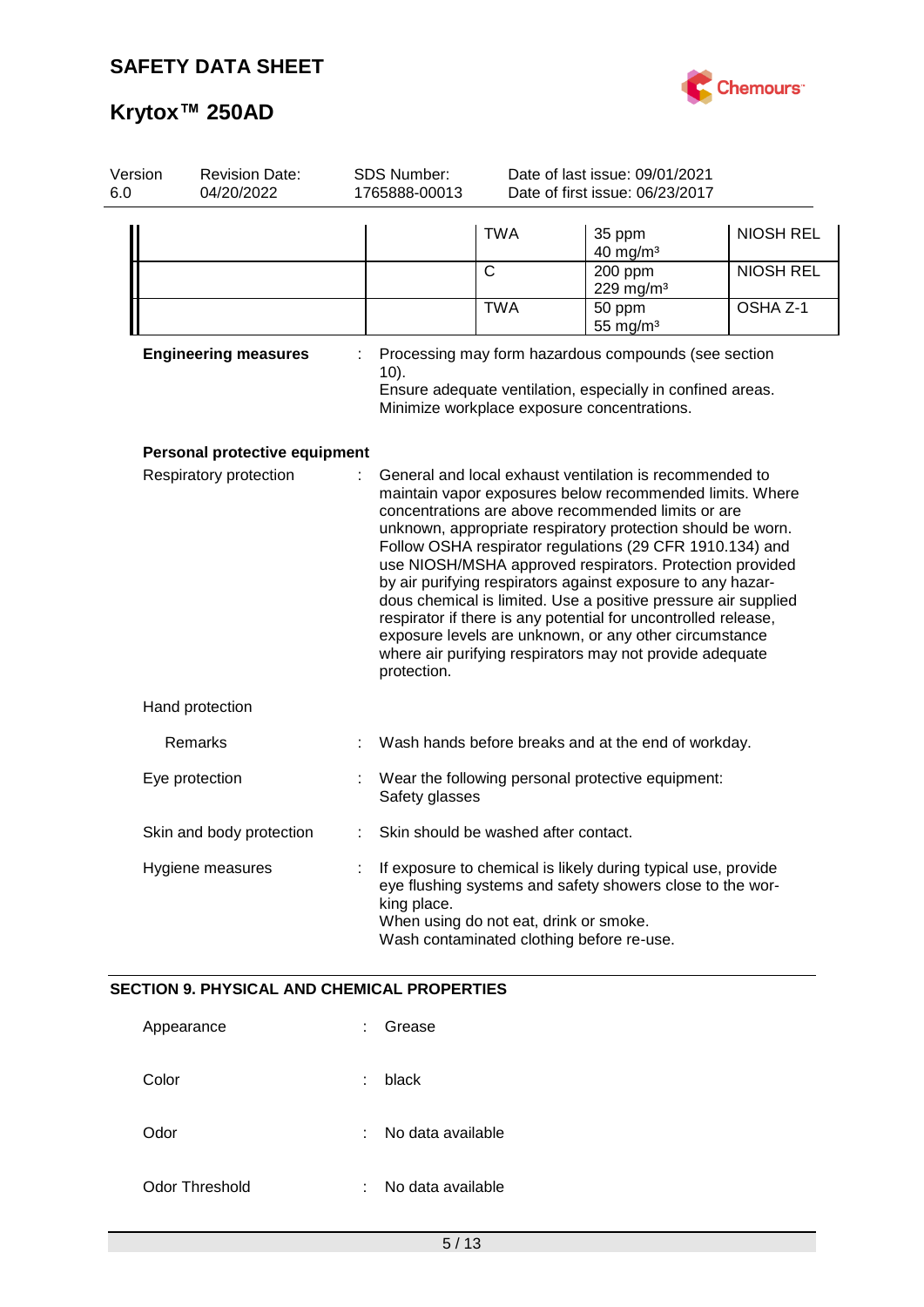

# **Krytox™ 250AD**

| Version<br>6.0 | <b>Revision Date:</b><br>04/20/2022                 |      | SDS Number:<br>1765888-00013 | Date of last issue: 09/01/2021<br>Date of first issue: 06/23/2017 |
|----------------|-----------------------------------------------------|------|------------------------------|-------------------------------------------------------------------|
|                | pH                                                  |      | $\overline{7}$               |                                                                   |
|                | Melting point/freezing point                        |      | 608 °F / 320 °C              |                                                                   |
|                | Initial boiling point and boiling<br>range          | - 11 | No data available            |                                                                   |
|                | Flash point                                         | t.   | Not applicable               | Method: Pensky-Martens closed cup                                 |
|                | Evaporation rate                                    |      | Not applicable               |                                                                   |
|                | Flammability (solid, gas)                           |      | Will not burn                |                                                                   |
|                | Upper explosion limit / Upper<br>flammability limit |      | No data available            |                                                                   |
|                | Lower explosion limit / Lower<br>flammability limit | ÷    | No data available            |                                                                   |
|                | Vapor pressure                                      |      | Not applicable               |                                                                   |
|                | Relative vapor density                              |      | Not applicable               |                                                                   |
|                | Relative density                                    |      | $1.89 - 1.93$                |                                                                   |
|                | Solubility(ies)<br>Water solubility                 |      | No data available            |                                                                   |
|                | Partition coefficient: n-<br>octanol/water          |      | Not applicable               |                                                                   |
|                | Autoignition temperature                            | ÷    | No data available            |                                                                   |
|                | Decomposition temperature                           |      | 572 °F / 300 °C              |                                                                   |
|                | Viscosity<br>Viscosity, kinematic                   | ÷    | Not applicable               |                                                                   |
|                | <b>Explosive properties</b>                         |      | Not explosive                |                                                                   |
|                | Oxidizing properties                                |      |                              | The substance or mixture is not classified as oxidizing.          |
|                | Particle size                                       |      | No data available            |                                                                   |
|                |                                                     |      |                              |                                                                   |

## **SECTION 10. STABILITY AND REACTIVITY**

| Reactivity         | : Not classified as a reactivity hazard.                                                     |
|--------------------|----------------------------------------------------------------------------------------------|
| Chemical stability | : Stable under normal conditions.                                                            |
|                    | Possibility of hazardous reac- : Hazardous decomposition products will be formed at elevated |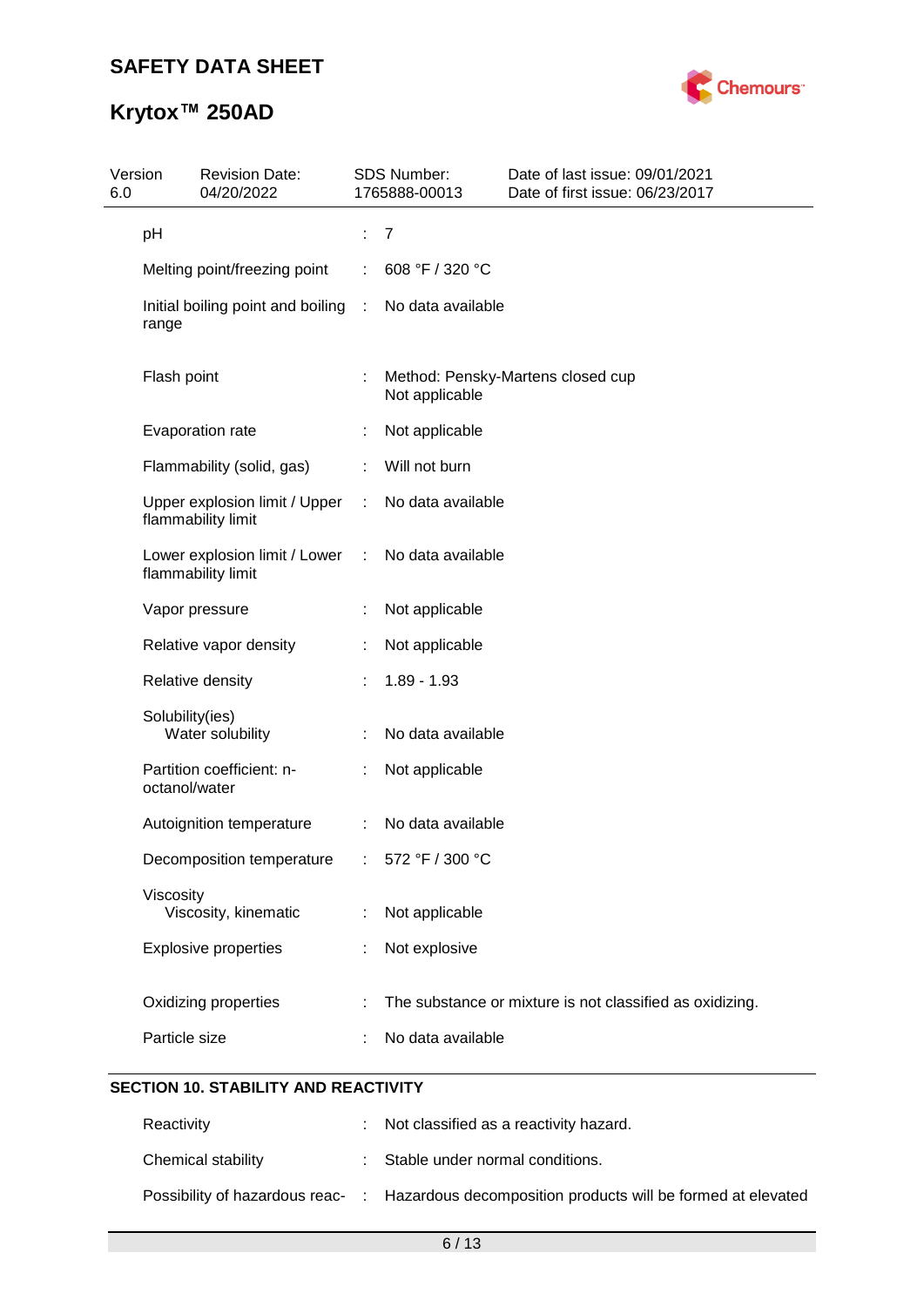

| Version<br>6.0 | <b>Revision Date:</b><br>04/20/2022     |   | <b>SDS Number:</b><br>1765888-00013                                             | Date of last issue: 09/01/2021<br>Date of first issue: 06/23/2017 |
|----------------|-----------------------------------------|---|---------------------------------------------------------------------------------|-------------------------------------------------------------------|
| tions          |                                         |   | temperatures.                                                                   |                                                                   |
|                | Conditions to avoid                     | ÷ | None known.                                                                     |                                                                   |
|                | Incompatible materials                  |   | None.                                                                           |                                                                   |
|                | <b>Hazardous decomposition products</b> |   |                                                                                 |                                                                   |
|                | Thermal decomposition                   |   | : Hydrofluoric acid<br>Carbonyl difluoride<br>Carbon dioxide<br>Carbon monoxide |                                                                   |

### **SECTION 11. TOXICOLOGICAL INFORMATION**

#### **Information on likely routes of exposure**

Skin contact Ingestion Eye contact

### **Acute toxicity**

Not classified based on available information.

#### **Components:**

| <b>Additive:</b>          |                                                                                                                                          |
|---------------------------|------------------------------------------------------------------------------------------------------------------------------------------|
| Acute oral toxicity       | : LD50 (Rat): $> 2,000$ mg/kg<br>Method: OECD Test Guideline 401<br>Assessment: The substance or mixture has no acute oral tox-<br>icity |
| Acute inhalation toxicity | LC50 (Rat): > 2.82 mg/l<br>Exposure time: 4 h<br>Test atmosphere: dust/mist                                                              |
| Acute dermal toxicity     | LD50 (Rat): $> 2,000$ mg/kg<br>Method: OECD Test Guideline 402                                                                           |

## **Skin corrosion/irritation**

Not classified based on available information.

### **Components:**

| Additive: |                                 |
|-----------|---------------------------------|
| Species   | : Rabbit                        |
| Method    | : OECD Test Guideline 404       |
| Result    | $\therefore$ No skin irritation |

#### **Serious eye damage/eye irritation**

Not classified based on available information.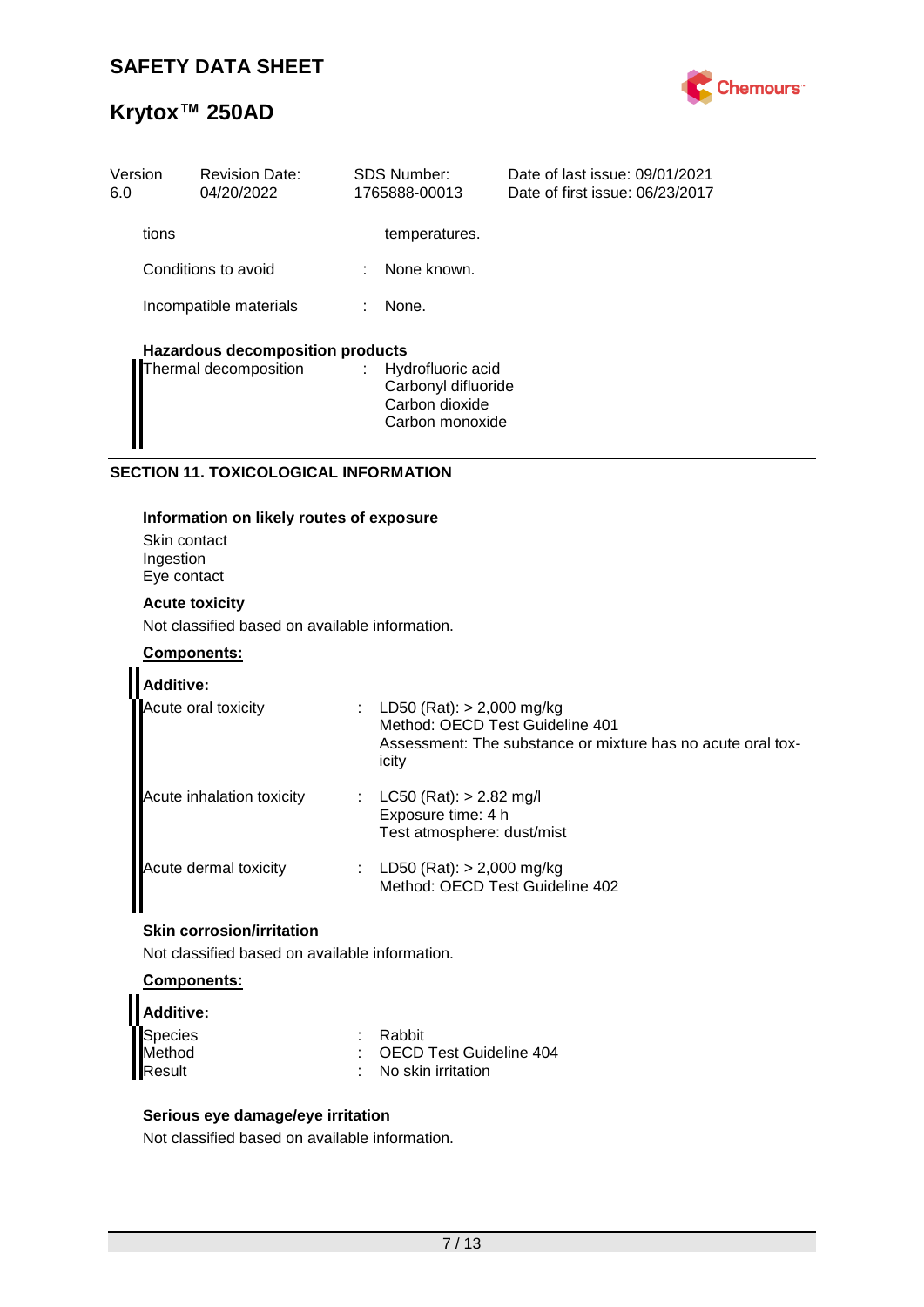

| Version<br>6.0           | <b>Revision Date:</b><br>04/20/2022                                                            | SDS Number:<br>1765888-00013                 | Date of last issue: 09/01/2021<br>Date of first issue: 06/23/2017                        |
|--------------------------|------------------------------------------------------------------------------------------------|----------------------------------------------|------------------------------------------------------------------------------------------|
|                          | Components:                                                                                    |                                              |                                                                                          |
| <b>Additive:</b>         |                                                                                                |                                              |                                                                                          |
| Species                  |                                                                                                | Rabbit                                       |                                                                                          |
| Result                   |                                                                                                | No eye irritation                            |                                                                                          |
| Method                   |                                                                                                | <b>OECD Test Guideline 405</b>               |                                                                                          |
|                          | Respiratory or skin sensitization                                                              |                                              |                                                                                          |
|                          | <b>Skin sensitization</b>                                                                      |                                              |                                                                                          |
|                          | Not classified based on available information.                                                 |                                              |                                                                                          |
|                          | <b>Respiratory sensitization</b>                                                               |                                              |                                                                                          |
|                          | Not classified based on available information.                                                 |                                              |                                                                                          |
|                          | Components:                                                                                    |                                              |                                                                                          |
| <b>Additive:</b>         |                                                                                                |                                              |                                                                                          |
| Test Type                |                                                                                                | <b>Maximization Test</b>                     |                                                                                          |
|                          | Routes of exposure                                                                             | Skin contact                                 |                                                                                          |
| <b>Species</b><br>Method |                                                                                                | Guinea pig<br><b>OECD Test Guideline 406</b> |                                                                                          |
| Result                   |                                                                                                | negative                                     |                                                                                          |
|                          | <b>Germ cell mutagenicity</b><br>Not classified based on available information.<br>Components: |                                              |                                                                                          |
| <b>Additive:</b>         |                                                                                                |                                              |                                                                                          |
|                          | Genotoxicity in vitro                                                                          | Method: OECD Test Guideline 471              | Test Type: Bacterial reverse mutation assay (AMES)                                       |
|                          |                                                                                                | Result: negative                             | Remarks: Based on data from similar materials                                            |
|                          |                                                                                                |                                              |                                                                                          |
|                          |                                                                                                |                                              | Test Type: In vitro mammalian cell gene mutation test<br>Method: OECD Test Guideline 476 |
|                          |                                                                                                | Result: negative                             |                                                                                          |
|                          |                                                                                                |                                              | Remarks: Based on data from similar materials                                            |
|                          |                                                                                                |                                              | Test Type: in vitro micronucleus test                                                    |
|                          |                                                                                                |                                              | Method: OECD Test Guideline 487                                                          |
|                          |                                                                                                | Result: negative                             | Remarks: Based on data from similar materials                                            |
|                          |                                                                                                |                                              |                                                                                          |
|                          | Genotoxicity in vivo                                                                           |                                              | Test Type: Mammalian erythrocyte micronucleus test (in vivo                              |
|                          |                                                                                                | cytogenetic assay)<br>Species: Rat           |                                                                                          |
|                          |                                                                                                | Application Route: Ingestion                 |                                                                                          |
|                          |                                                                                                |                                              | Method: OECD Test Guideline 474                                                          |
|                          |                                                                                                | Result: negative                             |                                                                                          |
|                          |                                                                                                |                                              | Remarks: Based on data from similar materials                                            |
|                          |                                                                                                |                                              |                                                                                          |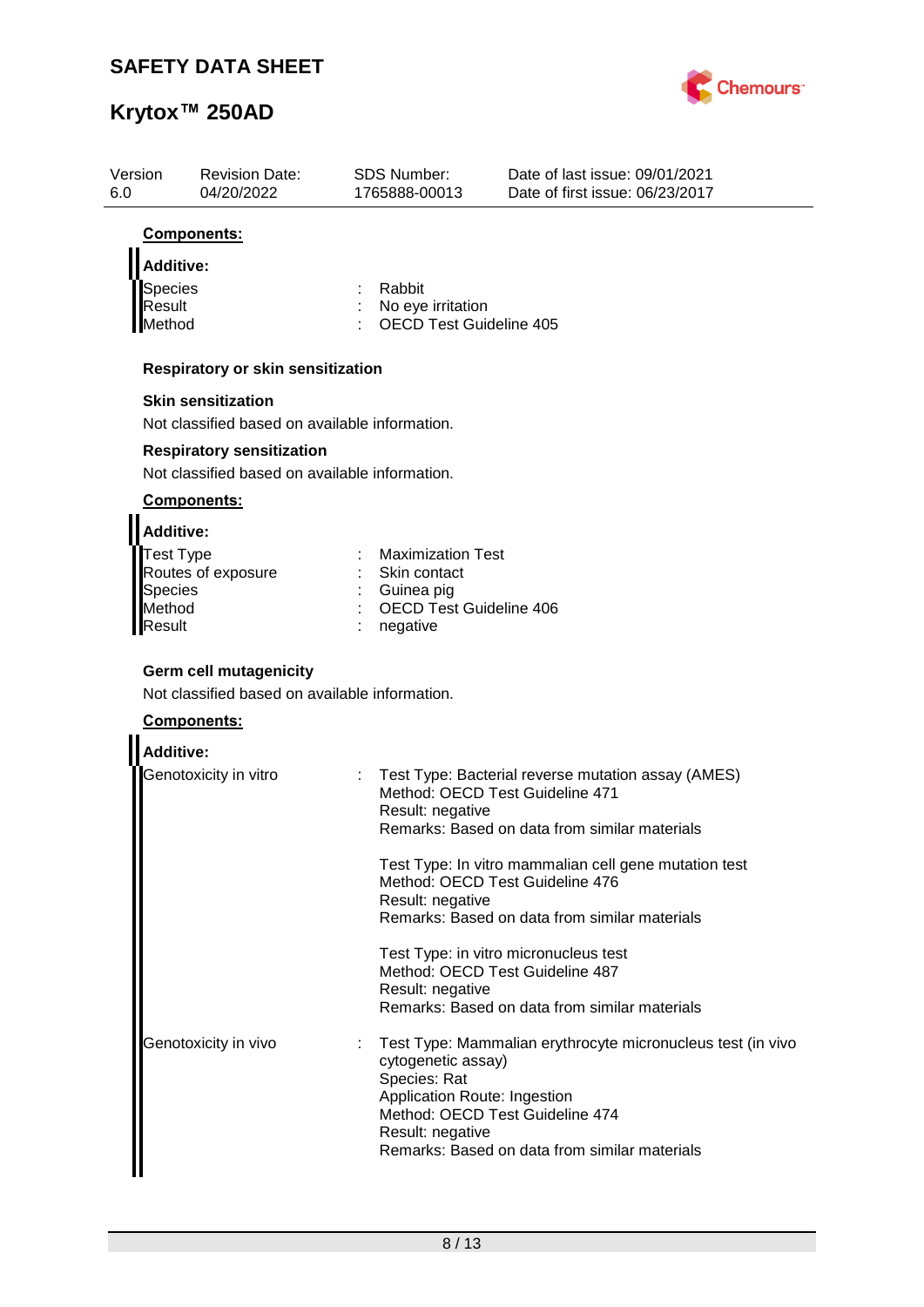

| Version<br>6.0 |                                                                                  | 04/20/2022 | <b>Revision Date:</b>                          |   | <b>SDS Number:</b><br>1765888-00013                                                                 | Date of last issue: 09/01/2021<br>Date of first issue: 06/23/2017                                                                                           |
|----------------|----------------------------------------------------------------------------------|------------|------------------------------------------------|---|-----------------------------------------------------------------------------------------------------|-------------------------------------------------------------------------------------------------------------------------------------------------------------|
|                | Carcinogenicity<br>Not classified based on available information.<br><b>IARC</b> |            |                                                |   |                                                                                                     | No ingredient of this product present at levels greater than or equal to 0.1% is<br>identified as probable, possible or confirmed human carcinogen by IARC. |
|                | <b>OSHA</b>                                                                      |            |                                                |   | on OSHA's list of regulated carcinogens.                                                            | No component of this product present at levels greater than or equal to 0.1% is                                                                             |
|                | NTP                                                                              |            |                                                |   |                                                                                                     | No ingredient of this product present at levels greater than or equal to 0.1% is<br>identified as a known or anticipated carcinogen by NTP.                 |
|                | <b>Reproductive toxicity</b><br>Components:                                      |            | Not classified based on available information. |   |                                                                                                     |                                                                                                                                                             |
|                | <b>Additive:</b>                                                                 |            |                                                |   |                                                                                                     |                                                                                                                                                             |
|                | Effects on fertility                                                             |            |                                                |   | Species: Rat<br>Application Route: Ingestion<br>Method: OECD Test Guideline 416<br>Result: negative | Test Type: Two-generation reproduction toxicity study<br>Remarks: Based on data from similar materials                                                      |
|                |                                                                                  |            | Effects on fetal development                   | ÷ | Species: Rat<br>Application Route: Ingestion<br>Method: OECD Test Guideline 414<br>Result: negative | Test Type: Embryo-fetal development<br>Remarks: Based on data from similar materials                                                                        |
|                | <b>STOT-single exposure</b><br>Not classified based on available information.    |            |                                                |   |                                                                                                     |                                                                                                                                                             |
|                |                                                                                  |            | <b>STOT-repeated exposure</b>                  |   |                                                                                                     |                                                                                                                                                             |
|                |                                                                                  |            | Not classified based on available information. |   |                                                                                                     |                                                                                                                                                             |
|                | <b>Aspiration toxicity</b>                                                       |            |                                                |   |                                                                                                     |                                                                                                                                                             |

Not classified based on available information.

## **SECTION 12. ECOLOGICAL INFORMATION**

## **Ecotoxicity**

### **Components:**

| Additive:                                                |                                                                                                                                                                      |
|----------------------------------------------------------|----------------------------------------------------------------------------------------------------------------------------------------------------------------------|
| Toxicity to fish                                         | LC50 (Pimephales promelas (fathead minnow)): $> 100$ mg/l<br>Exposure time: 96 h<br>Method: OECD Test Guideline 203<br>Remarks: Based on data from similar materials |
| Toxicity to daphnia and other :<br>aquatic invertebrates | EC50 (Daphnia magna (Water flea)): > 100 mg/l<br>Exposure time: 48 h                                                                                                 |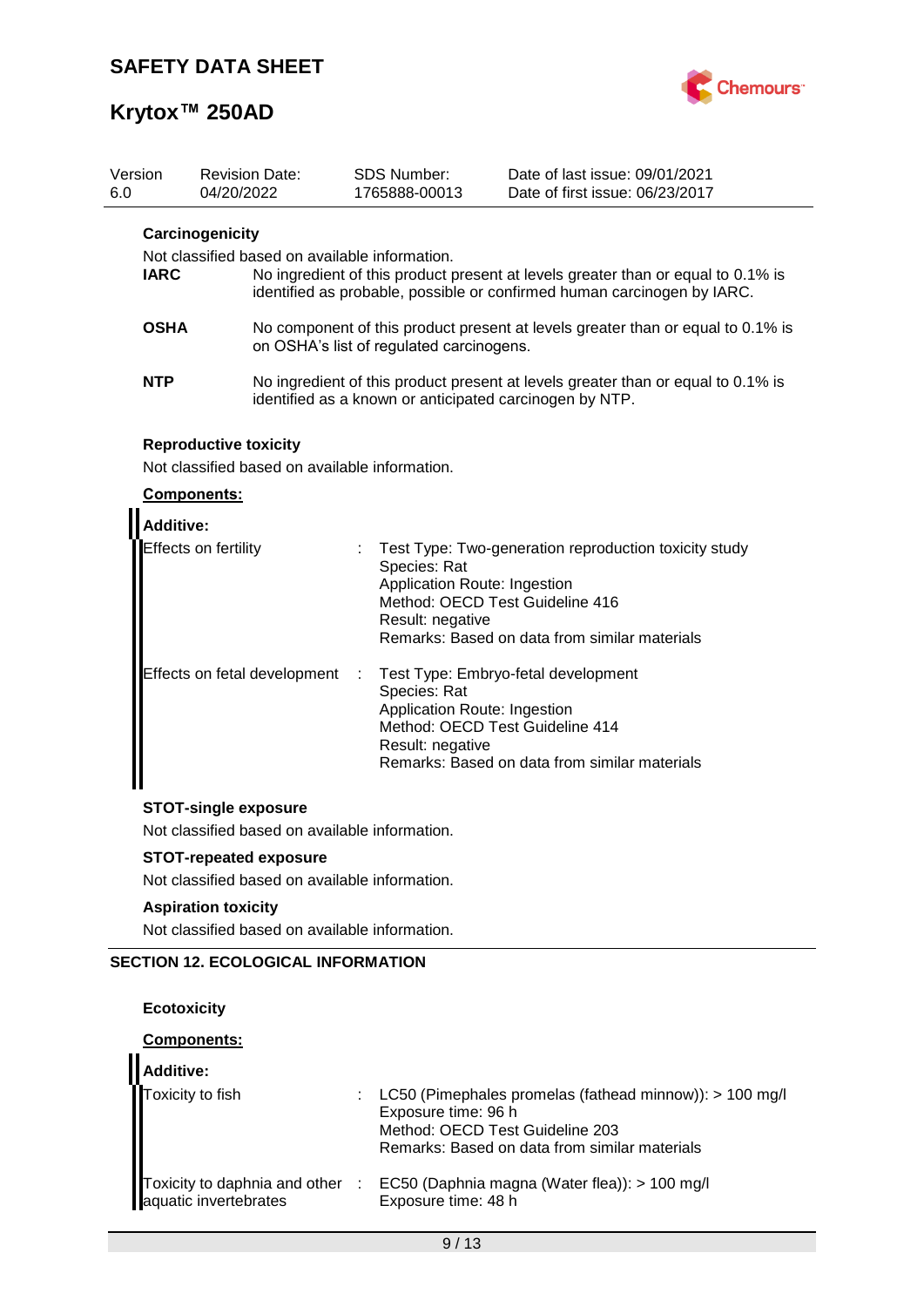

# **Krytox™ 250AD**

| Version<br>6.0 | <b>Revision Date:</b><br>04/20/2022                                              |                           | SDS Number:<br>1765888-00013 | Date of last issue: 09/01/2021<br>Date of first issue: 06/23/2017                                                                                |
|----------------|----------------------------------------------------------------------------------|---------------------------|------------------------------|--------------------------------------------------------------------------------------------------------------------------------------------------|
|                |                                                                                  |                           |                              | Method: OECD Test Guideline 202<br>Remarks: Based on data from similar materials                                                                 |
|                | Toxicity to algae/aquatic<br>plants                                              | $\mathbb{Z}^{\mathbb{Z}}$ | mg/l<br>Exposure time: 72 h  | ErC50 (Pseudokirchneriella subcapitata (green algae)): > 100<br>Method: OECD Test Guideline 201<br>Remarks: Based on data from similar materials |
|                |                                                                                  |                           | mg/l<br>Exposure time: 72 h  | EC10 (Pseudokirchneriella subcapitata (green algae)): > 1<br>Method: OECD Test Guideline 201<br>Remarks: Based on data from similar materials    |
|                | Toxicity to fish (Chronic tox-<br>icity)                                         |                           | Exposure time: 78 d          | EC10 (Oncorhynchus mykiss (rainbow trout)): > 1 mg/l<br>Remarks: Based on data from similar materials                                            |
|                | Toxicity to daphnia and other :<br>aquatic invertebrates (Chron-<br>ic toxicity) |                           | Exposure time: 21 d          | NOEC (Daphnia magna (Water flea)): > 1 mg/l<br>Remarks: Based on data from similar materials                                                     |
|                | Toxicity to microorganisms                                                       | ÷                         | Exposure time: 17 d          | NOEC (activated sludge): > 100 mg/l<br>Method: OECD Test Guideline 209<br>Remarks: Based on data from similar materials                          |
|                | <b>Persistence and degradability</b><br>No data available                        |                           |                              |                                                                                                                                                  |
|                | <b>Bioaccumulative potential</b><br>No data available                            |                           |                              |                                                                                                                                                  |
|                | <b>Mobility in soil</b><br>No data available                                     |                           |                              |                                                                                                                                                  |
|                | Other adverse effects<br>No data available                                       |                           |                              |                                                                                                                                                  |
|                | <b>SECTION 13. DISPOSAL CONSIDERATIONS</b>                                       |                           |                              |                                                                                                                                                  |

| <b>Disposal methods</b><br>Waste from residues | Dispose of in accordance with local regulations.                                                                                                               |
|------------------------------------------------|----------------------------------------------------------------------------------------------------------------------------------------------------------------|
| Contaminated packaging                         | Empty containers should be taken to an approved waste<br>handling site for recycling or disposal.<br>If not otherwise specified: Dispose of as unused product. |

## **SECTION 14. TRANSPORT INFORMATION**

### **International Regulations**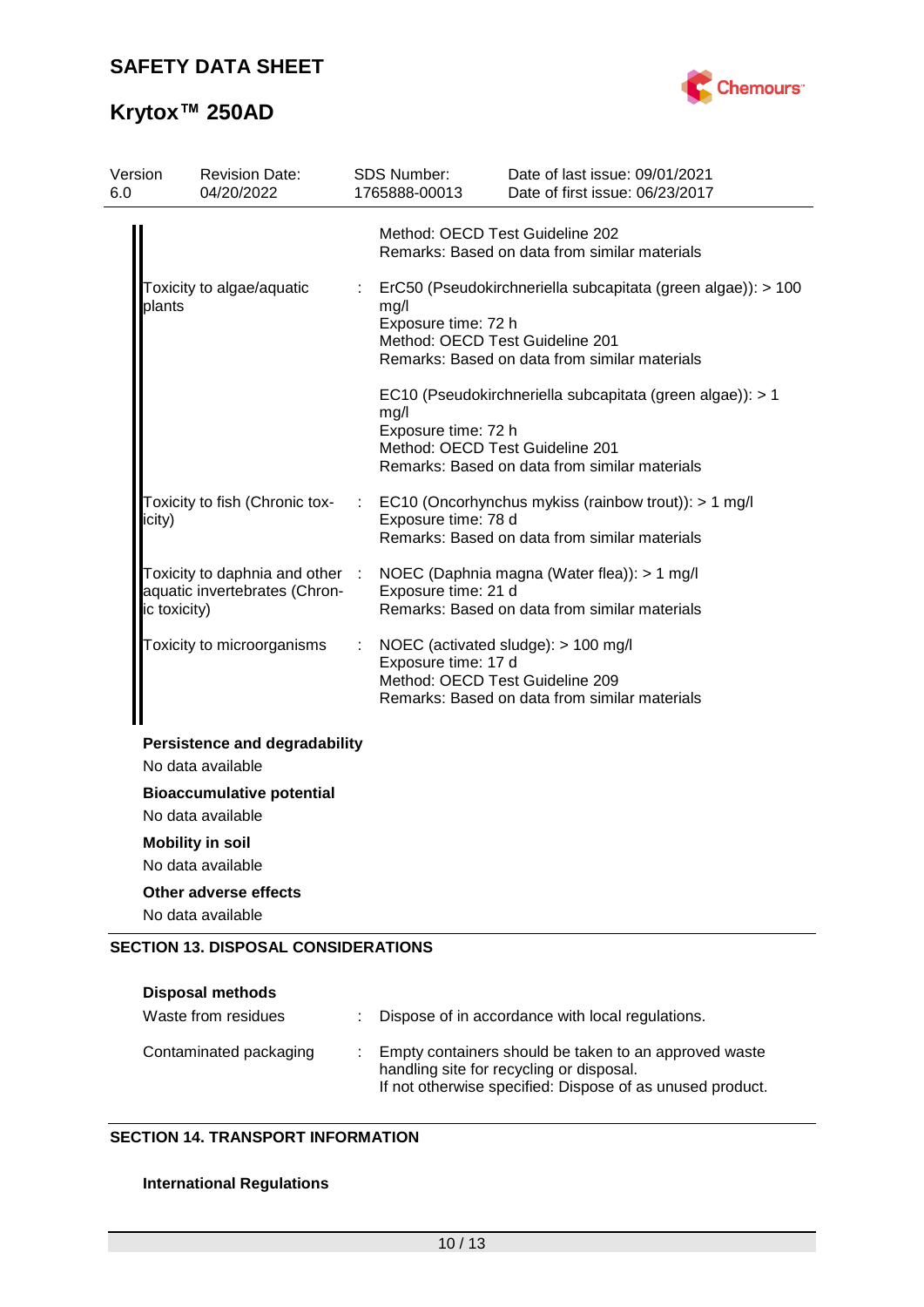

| Version          | <b>Revision Date:</b>                                                    | <b>SDS Number:</b> | Date of last issue: 09/01/2021  |  |  |  |
|------------------|--------------------------------------------------------------------------|--------------------|---------------------------------|--|--|--|
| 6.0              | 04/20/2022                                                               | 1765888-00013      | Date of first issue: 06/23/2017 |  |  |  |
|                  |                                                                          |                    |                                 |  |  |  |
| <b>UNRTDG</b>    |                                                                          |                    |                                 |  |  |  |
|                  | Not regulated as a dangerous good                                        |                    |                                 |  |  |  |
| <b>IATA-DGR</b>  |                                                                          |                    |                                 |  |  |  |
|                  | Not regulated as a dangerous good                                        |                    |                                 |  |  |  |
| <b>IMDG-Code</b> |                                                                          |                    |                                 |  |  |  |
|                  | Not regulated as a dangerous good                                        |                    |                                 |  |  |  |
|                  |                                                                          |                    |                                 |  |  |  |
|                  | Transport in bulk according to Annex II of MARPOL 73/78 and the IBC Code |                    |                                 |  |  |  |
|                  | Not applicable for product as supplied.                                  |                    |                                 |  |  |  |
|                  | <b>Domestic regulation</b>                                               |                    |                                 |  |  |  |
| <b>49 CFR</b>    |                                                                          |                    |                                 |  |  |  |
|                  | Not regulated as a dangerous good                                        |                    |                                 |  |  |  |
|                  | <b>Special precautions for user</b>                                      |                    |                                 |  |  |  |
|                  | Not applicable                                                           |                    |                                 |  |  |  |
|                  |                                                                          |                    |                                 |  |  |  |
|                  | <b>SECTION 15. REGULATORY INFORMATION</b>                                |                    |                                 |  |  |  |
|                  |                                                                          |                    |                                 |  |  |  |
|                  | CEDCLA Denesteble Quentity                                               |                    |                                 |  |  |  |

#### **CERCLA Reportable Quantity**

This material does not contain any components with a CERCLA RQ.

#### **SARA 304 Extremely Hazardous Substances Reportable Quantity**

This material does not contain any components with a section 304 EHS RQ.

**SARA 302 Extremely Hazardous Substances Threshold Planning Quantity**

This material does not contain any components with a section 302 EHS TPQ.

## **SARA 311/312 Hazards** : No SARA Hazards

**SARA 313** : This material does not contain any chemical components with known CAS numbers that exceed the threshold (De Minimis) reporting levels established by SARA Title III, Section 313.

#### **US State Regulations**

#### **Pennsylvania Right To Know**

PFPE fluid Trade secret Fluoropolymer Trade secret Additive **Trade secret** 

#### **California Prop. 65**

WARNING: This product can expose you to chemicals including Molybdenum trioxide, which is/are known to the State of California to cause cancer, and Pentadecafluorooctanoic acid, which is/are known to the State of California to cause birth defects or other reproductive harm. For more information go to www.P65Warnings.ca.gov. Note to User: This product is not made with PFOA nor is PFOA intentionally present in the product; however, it is possible that PFOA may be present as an impurity at background (environmental) levels.

#### **SECTION 16. OTHER INFORMATION**

#### **Further information**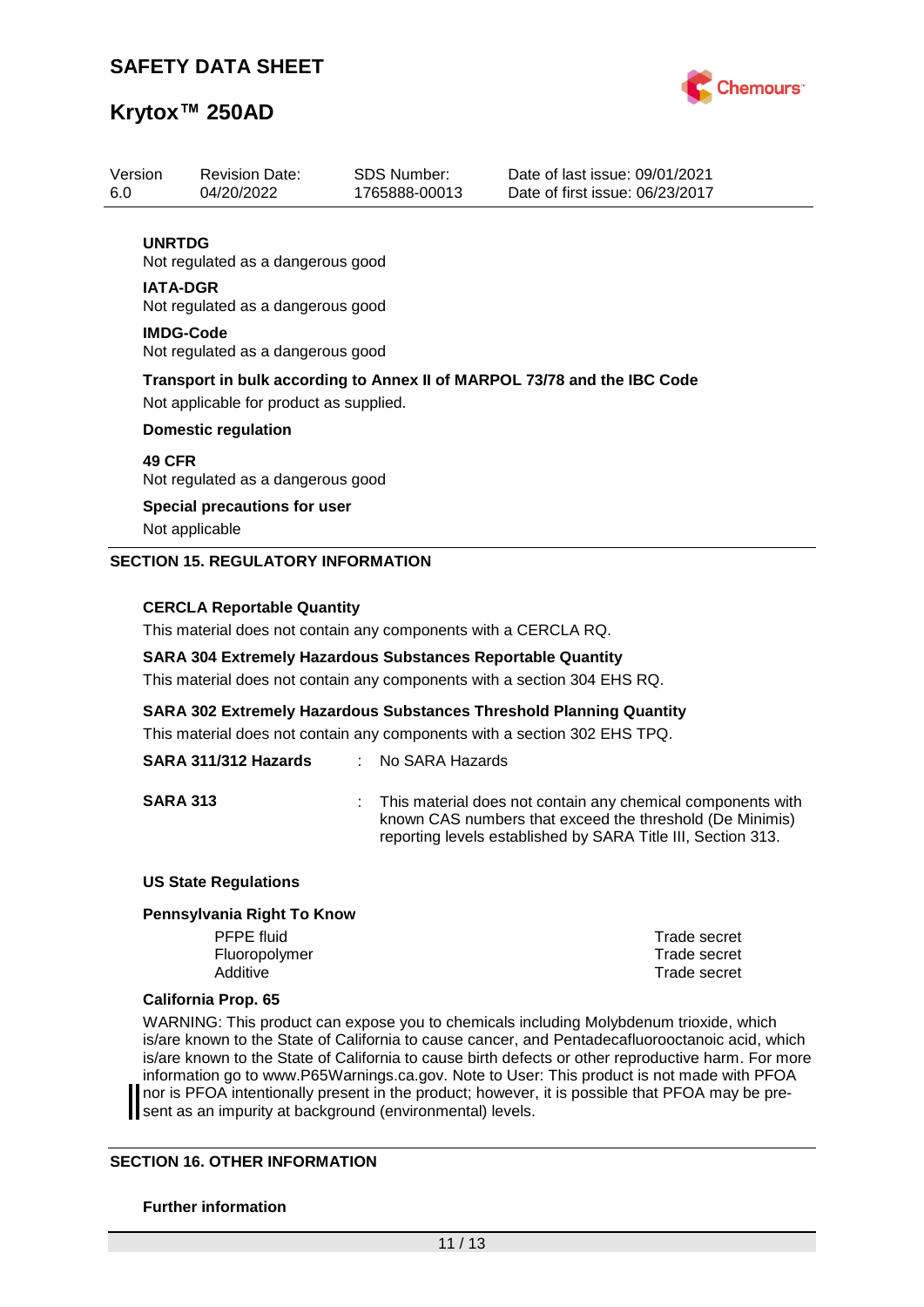



Krytox™ and any associated logos are trademarks or copyrights of The Chemours Company FC, LLC.

Chemours™ and the Chemours Logo are trademarks of The Chemours Company. Before use read Chemours safety information.

For further information contact the local Chemours office or nominated distributors.

#### **Full text of other abbreviations**

| <b>ACGIH</b><br>: USA. ACGIH Threshold Limit Values (TLV)<br>NIOSH REL<br>: USA. NIOSH Recommended Exposure Limits<br>USA. Occupational Exposure Limits (OSHA) - Table Z-1 Lim-<br>OSHA Z-1<br>its for Air Contaminants |  |
|-------------------------------------------------------------------------------------------------------------------------------------------------------------------------------------------------------------------------|--|
| : USA. Occupational Exposure Limits (OSHA) - Table Z-2<br>OSHA Z-2                                                                                                                                                      |  |
| ACGIH / TWA<br>8-hour, time-weighted average                                                                                                                                                                            |  |
| <b>ACGIH / STEL</b><br>: Short-term exposure limit                                                                                                                                                                      |  |
| ACGIH / C<br>Ceiling limit                                                                                                                                                                                              |  |
| NIOSH REL / TWA<br>: Time-weighted average concentration for up to a 10-hour<br>workday during a 40-hour workweek                                                                                                       |  |
| NIOSH REL / ST<br>: STEL - 15-minute TWA exposure that should not be exceeded<br>at any time during a workday                                                                                                           |  |
| NIOSH REL / C<br>: Ceiling value not be exceeded at any time.                                                                                                                                                           |  |
| OSHA Z-1 / TWA<br>8-hour time weighted average                                                                                                                                                                          |  |
| OSHA Z-2 / TWA<br>8-hour time weighted average                                                                                                                                                                          |  |

AIIC - Australian Inventory of Industrial Chemicals; ASTM - American Society for the Testing of Materials; bw - Body weight; CERCLA - Comprehensive Environmental Response, Compensation, and Liability Act; CMR - Carcinogen, Mutagen or Reproductive Toxicant; DIN - Standard of the German Institute for Standardisation; DOT - Department of Transportation; DSL - Domestic Substances List (Canada); ECx - Concentration associated with x% response; EHS - Extremely Hazardous Substance; ELx - Loading rate associated with x% response; EmS - Emergency Schedule; ENCS - Existing and New Chemical Substances (Japan); ErCx - Concentration associated with x% growth rate response; ERG - Emergency Response Guide; GHS - Globally Harmonized System; GLP - Good Laboratory Practice; HMIS - Hazardous Materials Identification System; IARC - International Agency for Research on Cancer; IATA - International Air Transport Association; IBC - International Code for the Construction and Equipment of Ships carrying Dangerous Chemicals